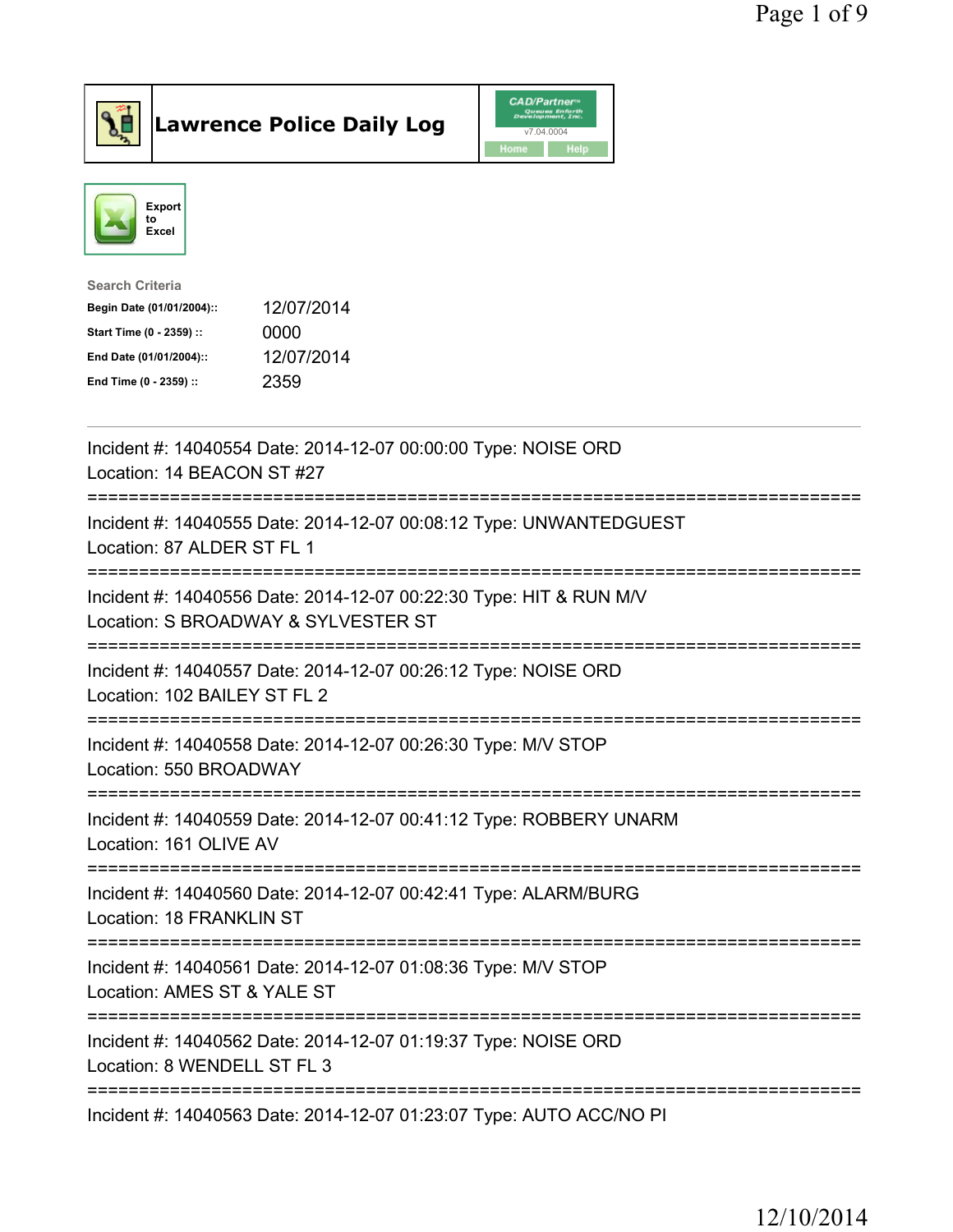| Location: OSGOOD ST & SALEM ST<br>===============================                                                                                |
|--------------------------------------------------------------------------------------------------------------------------------------------------|
| Incident #: 14040564 Date: 2014-12-07 01:28:59 Type: NOISE ORD<br>Location: 484 HAVERHILL ST FL 1<br>====================================        |
| Incident #: 14040565 Date: 2014-12-07 01:42:41 Type: DISTURBANCE<br>Location: 455 MT VERNON ST                                                   |
| Incident #: 14040566 Date: 2014-12-07 02:02:02 Type: NOISE ORD<br>Location: 73 HAVERHILL ST FL 3                                                 |
| =======================<br>Incident #: 14040567 Date: 2014-12-07 02:05:05 Type: NOISE ORD<br>Location: 16 LORING ST FL 2                         |
| Incident #: 14040568 Date: 2014-12-07 02:23:46 Type: NOISE ORD<br>Location: 9 BICKNELL TER                                                       |
| Incident #: 14040569 Date: 2014-12-07 02:25:02 Type: NOISE ORD<br>Location: 24 BELMONT ST FL 2                                                   |
| Incident #: 14040570 Date: 2014-12-07 02:25:41 Type: NOISE ORD<br>Location: BARBER SHOP / 138 S UNION ST                                         |
| Incident #: 14040571 Date: 2014-12-07 02:28:48 Type: ALARMS<br>Location: 91 COMMON ST                                                            |
| Incident #: 14040572 Date: 2014-12-07 02:38:20 Type: NOISE ORD<br>Location: 73 HAVERHILL ST FL 3                                                 |
| ======================================<br>Incident #: 14040573 Date: 2014-12-07 02:44:34 Type: M/V STOP<br>Location: BLAKELIN ST & MANCHESTER ST |
| Incident #: 14040574 Date: 2014-12-07 02:44:35 Type: MAN DOWN<br><b>Location: HAVERHILL ST</b>                                                   |
| Incident #: 14040575 Date: 2014-12-07 02:47:47 Type: ALARMS<br>Location: 139 E HAVERHILL ST                                                      |
| Incident #: 14040576 Date: 2014-12-07 02:55:05 Type: INVEST CONT<br>Location: 125 JACKSON ST                                                     |
| Incident #: 14040577 Date: 2014-12-07 02:59:56 Type: NOISE ORD<br>Location: 30 SHERIDAN ST                                                       |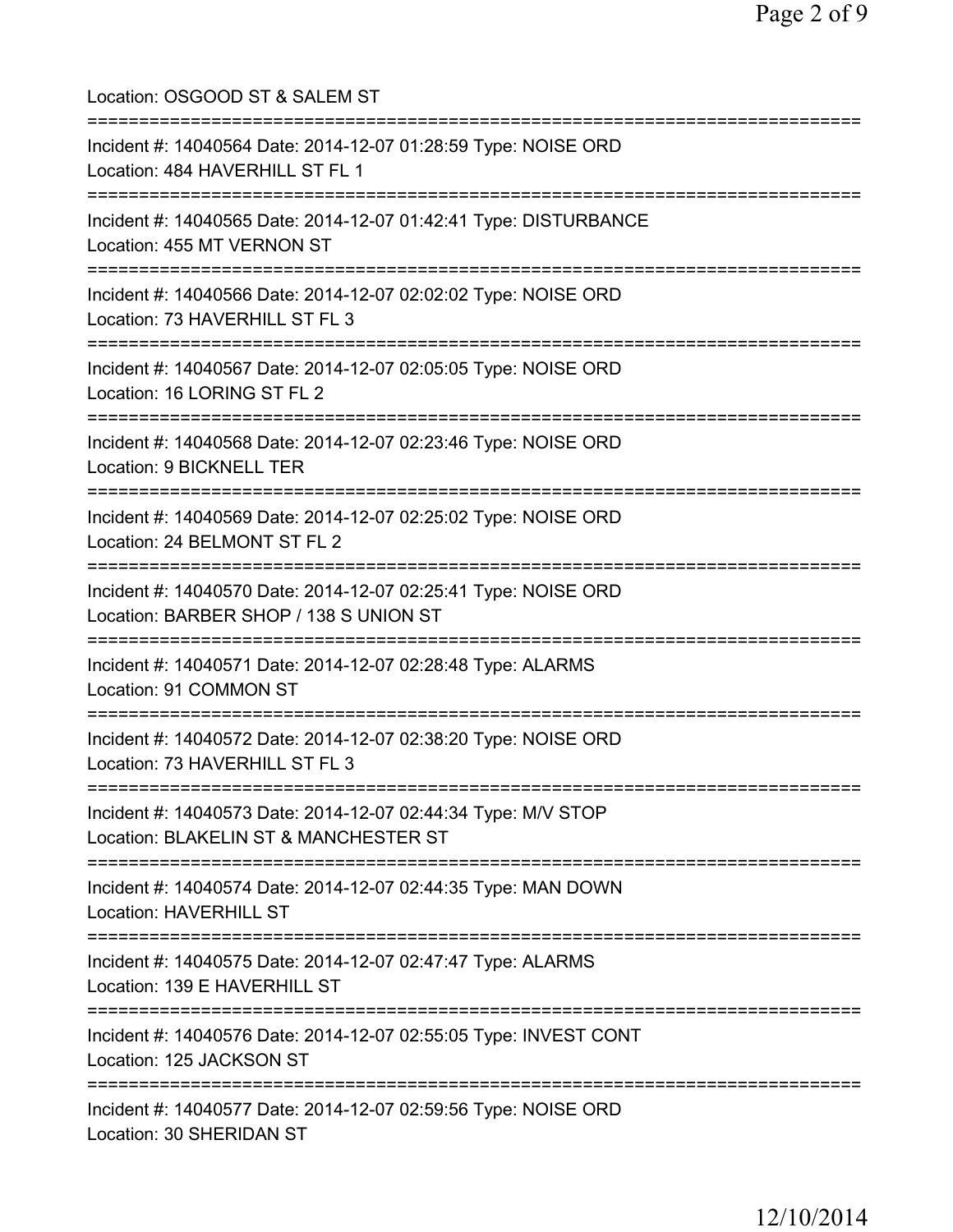| Incident #: 14040579 Date: 2014-12-07 03:03:29 Type: A&B PROG<br>Location: 43 FALMOUTH ST<br>====================<br>===============          |
|-----------------------------------------------------------------------------------------------------------------------------------------------|
| Incident #: 14040578 Date: 2014-12-07 03:03:33 Type: NOISE ORD<br>Location: BARBER SHOP / 138 S UNION ST                                      |
| Incident #: 14040580 Date: 2014-12-07 03:07:57 Type: DISTURBANCE<br>Location: 69 MAY ST FL 2                                                  |
| Incident #: 14040581 Date: 2014-12-07 03:25:23 Type: SHOTS FIRED<br>Location: 19 CANTON ST                                                    |
| Incident #: 14040582 Date: 2014-12-07 03:27:44 Type: M/V STOP<br>Location: 348 LOWELL ST                                                      |
| =====================================<br>Incident #: 14040583 Date: 2014-12-07 03:28:25 Type: M/V STOP<br>Location: MERRIMACK ST & S BROADWAY |
| Incident #: 14040584 Date: 2014-12-07 03:29:48 Type: SUS PERS/MV<br><b>Location: SHERIDAN ST</b>                                              |
| Incident #: 14040585 Date: 2014-12-07 03:42:43 Type: M/V STOP<br>Location: HAMPSHIRE ST & PARK ST                                             |
| Incident #: 14040586 Date: 2014-12-07 03:44:54 Type: NOISE ORD<br>Location: 3 CAULKINS CT                                                     |
| Incident #: 14040587 Date: 2014-12-07 04:04:09 Type: NOISE ORD<br>Location: 542 ANDOVER ST FL 2                                               |
| Incident #: 14040588 Date: 2014-12-07 04:36:23 Type: ALARMS<br>Location: LA FRUITERIA / 75 MANCHESTER ST                                      |
| Incident #: 14040589 Date: 2014-12-07 04:39:19 Type: ALARMS<br>Location: 139 E HAVERHILL ST                                                   |
| Incident #: 14040590 Date: 2014-12-07 05:07:34 Type: CK WELL BEING<br>Location: HAMPSHIRE ST & MYRTLE ST<br>===============================   |
| Incident #: 14040591 Date: 2014-12-07 05:26:27 Type: SUS PERS/MV<br>Location: 11 LAWRENCE ST                                                  |
|                                                                                                                                               |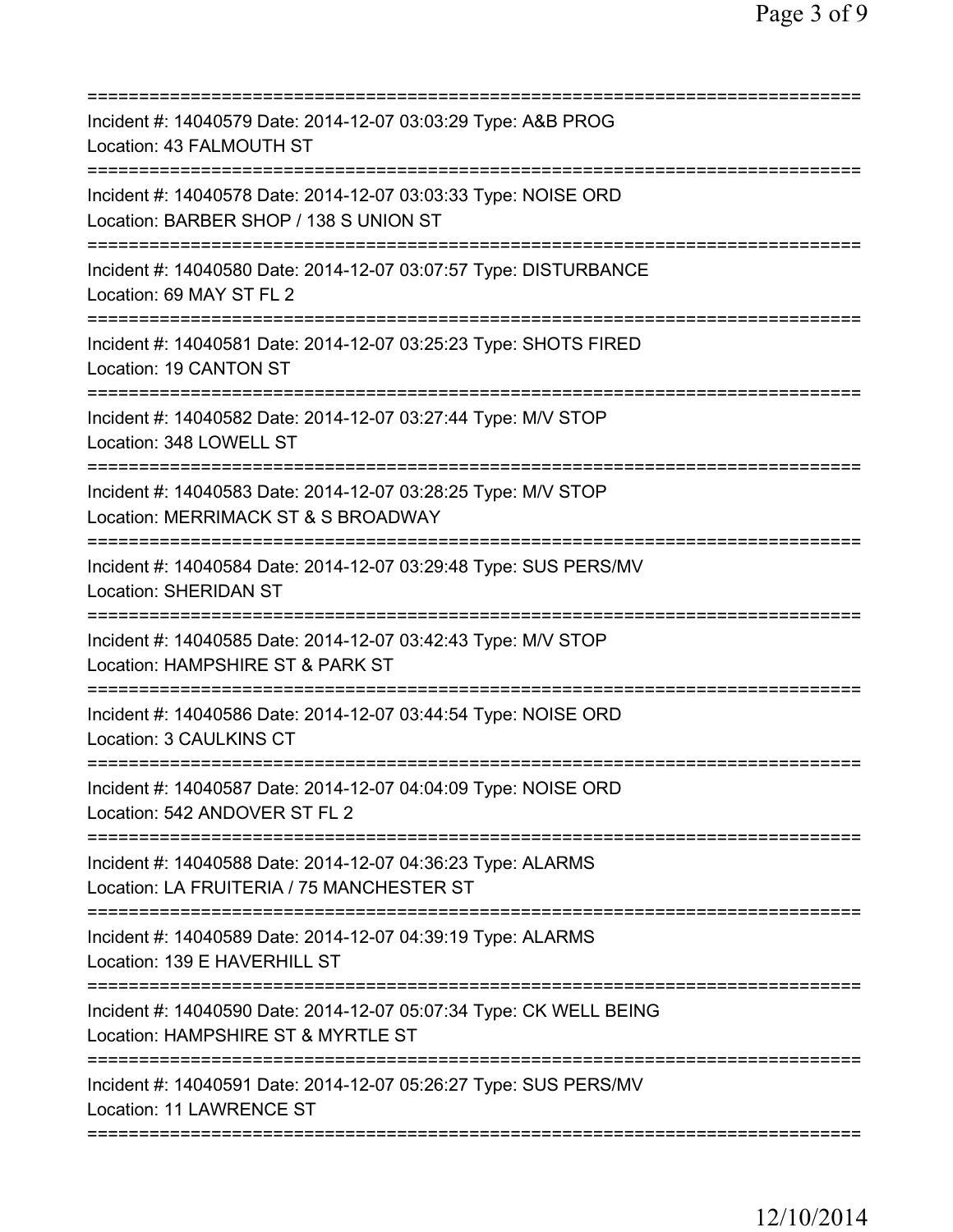| Incident #: 14040592 Date: 2014-12-07 05:44:39 Type: DOMESTIC/PAST<br>Location: 18 WINTHROP AV                                                        |
|-------------------------------------------------------------------------------------------------------------------------------------------------------|
| Incident #: 14040593 Date: 2014-12-07 06:23:19 Type: SUS PERS/MV<br>Location: 360 BROADWAY                                                            |
| Incident #: 14040594 Date: 2014-12-07 06:26:26 Type: SUS PERS/MV<br>Location: 267 MERRIMACK ST                                                        |
| Incident #: 14040595 Date: 2014-12-07 07:23:46 Type: ALARMS<br>Location: 139 E HAVERHILL ST                                                           |
| Incident #: 14040596 Date: 2014-12-07 07:43:18 Type: ALARMS<br>Location: LA VECINA BEAUTY SUPPLY / 195 LAWRENCE ST<br>========================        |
| Incident #: 14040597 Date: 2014-12-07 08:10:00 Type: ALARMS<br>Location: 147 HAVERHILL ST                                                             |
| Incident #: 14040598 Date: 2014-12-07 08:27:52 Type: M/V STOP<br>Location: AMESBURY ST & LOWELL ST<br>==============================<br>============= |
| Incident #: 14040599 Date: 2014-12-07 09:14:53 Type: STOL/MV/PAS<br>Location: BAILEY ST & FOSTER ST<br>==============                                 |
| Incident #: 14040600 Date: 2014-12-07 09:36:42 Type: ALARM/BURG<br>Location: 253 S UNION ST                                                           |
| Incident #: 14040601 Date: 2014-12-07 09:43:49 Type: ALARM/BURG<br>Location: LA VECINA BEAUTY SUPPLY / 195 LAWRENCE ST                                |
| Incident #: 14040602 Date: 2014-12-07 10:12:47 Type: M/V STOP<br>Location: 273 S UNION ST                                                             |
| Incident #: 14040603 Date: 2014-12-07 10:13:28 Type: DOMESTIC/PROG<br>Location: 112 MARSTON ST #APT 305                                               |
| Incident #: 14040604 Date: 2014-12-07 10:14:12 Type: DOMESTIC/PAST<br>Location: 5 WENDELL ST                                                          |
| Incident #: 14040605 Date: 2014-12-07 10:20:33 Type: ALARM/BURG<br>Location: 360 BROADWAY                                                             |
| Incident #: 14040606 Date: 2014-12-07 10:53:26 Type: B&E/MV/PAST                                                                                      |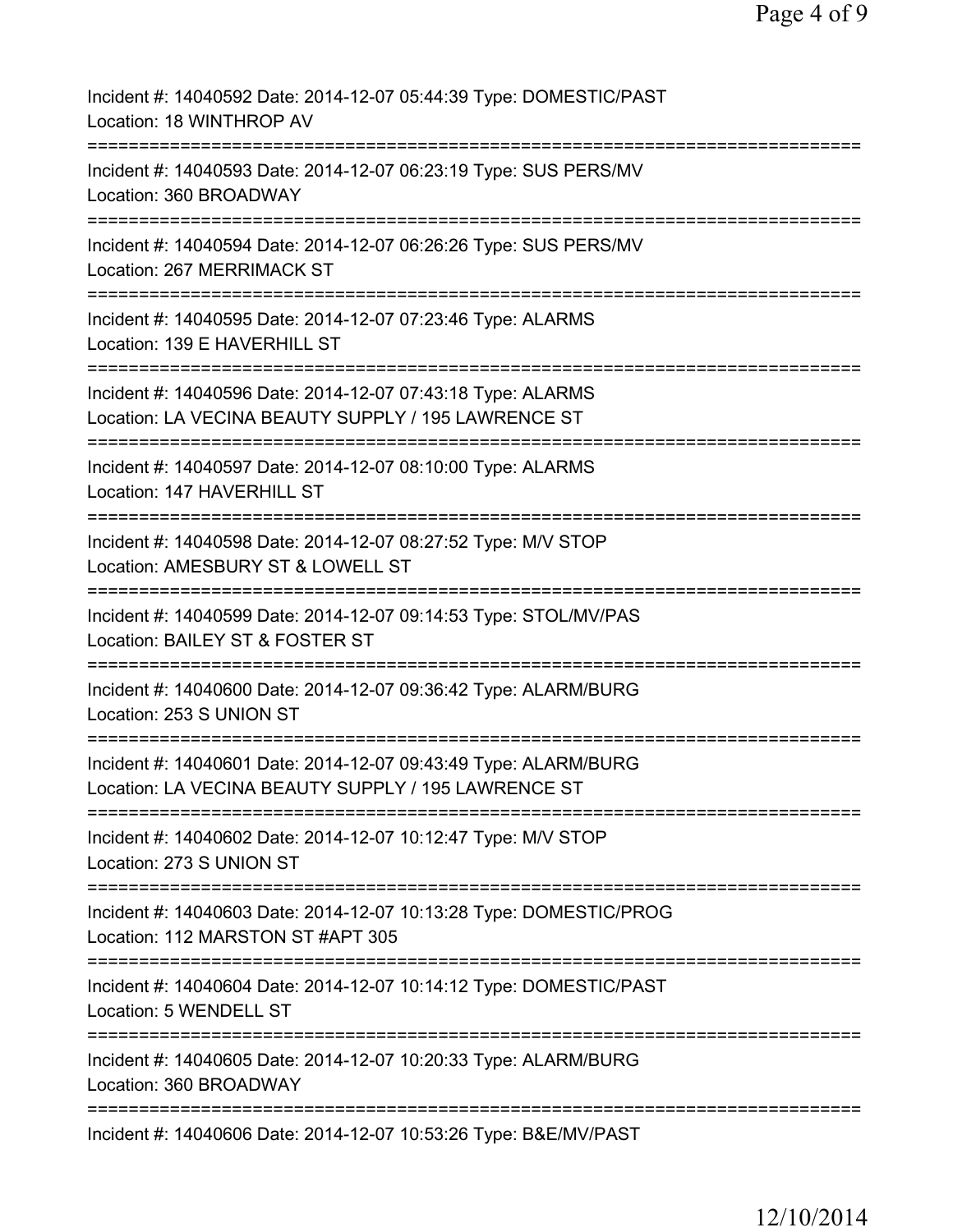| Location: 70 KNOX ST<br>====================================                                                                                                          |
|-----------------------------------------------------------------------------------------------------------------------------------------------------------------------|
| Incident #: 14040607 Date: 2014-12-07 11:12:55 Type: B&E/MV/PAST<br>Location: 164 ABBOTT ST<br>====================================                                   |
| Incident #: 14040608 Date: 2014-12-07 11:58:51 Type: ALARMS<br>Location: 52 MANCHESTER ST                                                                             |
| Incident #: 14040609 Date: 2014-12-07 12:16:07 Type: 209A/SERVE<br>Location: 67 IRENE ST FL 3                                                                         |
| Incident #: 14040610 Date: 2014-12-07 12:32:15 Type: B&E/PROG<br>Location: 300 CANAL ST FL 2                                                                          |
| .=====================================<br>Incident #: 14040611 Date: 2014-12-07 12:35:26 Type: ALARM/BURG<br>Location: ST GEORGE'S CHURCH / 8 LOWELL ST               |
| Incident #: 14040612 Date: 2014-12-07 12:36:16 Type: MAN DOWN<br>Location: 15 SPRINGFIELD ST                                                                          |
| Incident #: 14040613 Date: 2014-12-07 13:16:29 Type: ALARM/BURG<br>Location: 65 WESLEY ST                                                                             |
| Incident #: 14040614 Date: 2014-12-07 13:24:25 Type: RECOV/STOL/MV<br>Location: 478 RIVERSIDE DR                                                                      |
| ==============================<br>Incident #: 14040615 Date: 2014-12-07 13:30:28 Type: WARRANT SERVE<br>Location: 41 N PARISH RD                                      |
| =====================================<br>===================<br>Incident #: 14040616 Date: 2014-12-07 13:36:25 Type: DISTURBANCE<br>Location: MCDONALDS / 50 BROADWAY |
| Incident #: 14040617 Date: 2014-12-07 13:38:42 Type: MEDIC SUPPORT<br>Location: 260 PARK ST                                                                           |
| Incident #: 14040618 Date: 2014-12-07 13:44:16 Type: MAN DOWN<br>Location: 359 BROADWAY                                                                               |
| :===================<br>Incident #: 14040619 Date: 2014-12-07 14:23:24 Type: DISTURBANCE<br>Location: 157 JACKSON ST                                                  |
| Incident #: 14040620 Date: 2014-12-07 14:25:47 Type: AUTO ACC/NO PI<br>Location: 281 S BROADWAY                                                                       |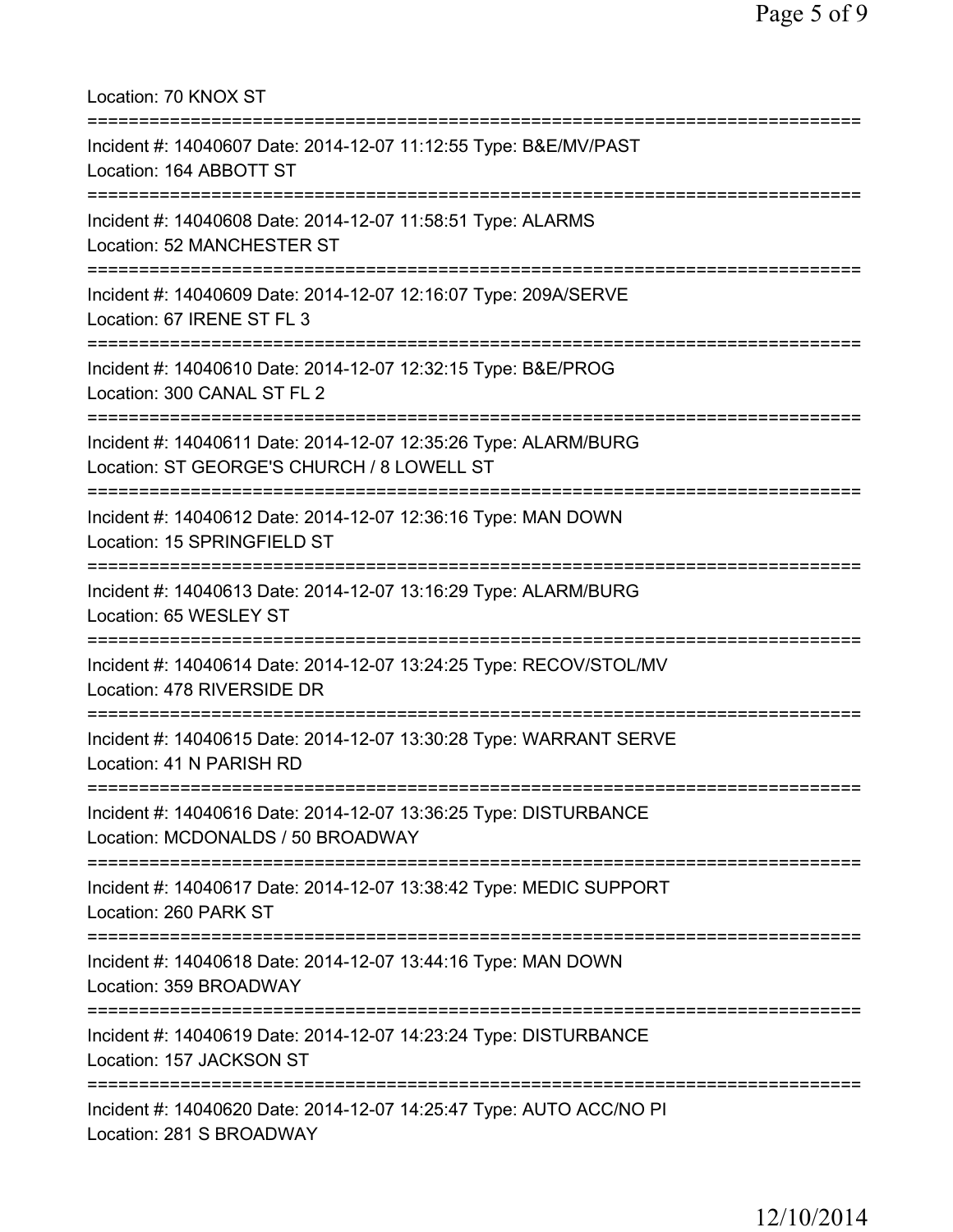| Incident #: 14040621 Date: 2014-12-07 14:34:21 Type: WARRANT SERVE<br>Location: 41 FERN ST                                                                                        |
|-----------------------------------------------------------------------------------------------------------------------------------------------------------------------------------|
| Incident #: 14040622 Date: 2014-12-07 14:58:29 Type: AUTO ACC/NO PI<br>Location: 55 MANN ST                                                                                       |
| Incident #: 14040623 Date: 2014-12-07 15:14:47 Type: SUS PERS/MV<br>Location: KNOX ST & THORNDIKE ST                                                                              |
| Incident #: 14040624 Date: 2014-12-07 15:21:04 Type: B&E/MV/PAST<br>Location: 33 BENNINGTON ST                                                                                    |
| Incident #: 14040625 Date: 2014-12-07 15:29:54 Type: 209A/VIOLATION<br>Location: CLADDAGH PUB / 399 CANAL ST                                                                      |
| =========================<br>Incident #: 14040626 Date: 2014-12-07 15:43:46 Type: ALARM/BURG<br>Location: DENOCHE CLOTHING / 49 ESSEX ST<br>===================================== |
| Incident #: 14040627 Date: 2014-12-07 15:50:42 Type: SEX OFF. PAST<br>Location: 67 NEWTON ST #14                                                                                  |
| Incident #: 14040628 Date: 2014-12-07 16:09:09 Type: LIC PLATE STO<br>Location: 26 ROBINSON CT                                                                                    |
| Incident #: 14040629 Date: 2014-12-07 16:21:38 Type: FIGHT<br>Location: 353 ELM ST                                                                                                |
| Incident #: 14040630 Date: 2014-12-07 16:37:09 Type: ALARM/BURG<br>Location: 70 BELMONT ST                                                                                        |
| Incident #: 14040631 Date: 2014-12-07 16:44:32 Type: UNWANTEDGUEST<br>Location: 11 SPRUCE ST                                                                                      |
| Incident #: 14040632 Date: 2014-12-07 17:21:17 Type: LOST PROPERTY<br>Location: 25 BELMONT ST FL 3                                                                                |
| Incident #: 14040633 Date: 2014-12-07 17:23:28 Type: MEDIC SUPPORT<br>Location: 76 BUTLER ST FL 2                                                                                 |
| Incident #: 14040634 Date: 2014-12-07 17:27:50 Type: UNWANTEDGUEST<br>Location: 59 TRENTON ST                                                                                     |
|                                                                                                                                                                                   |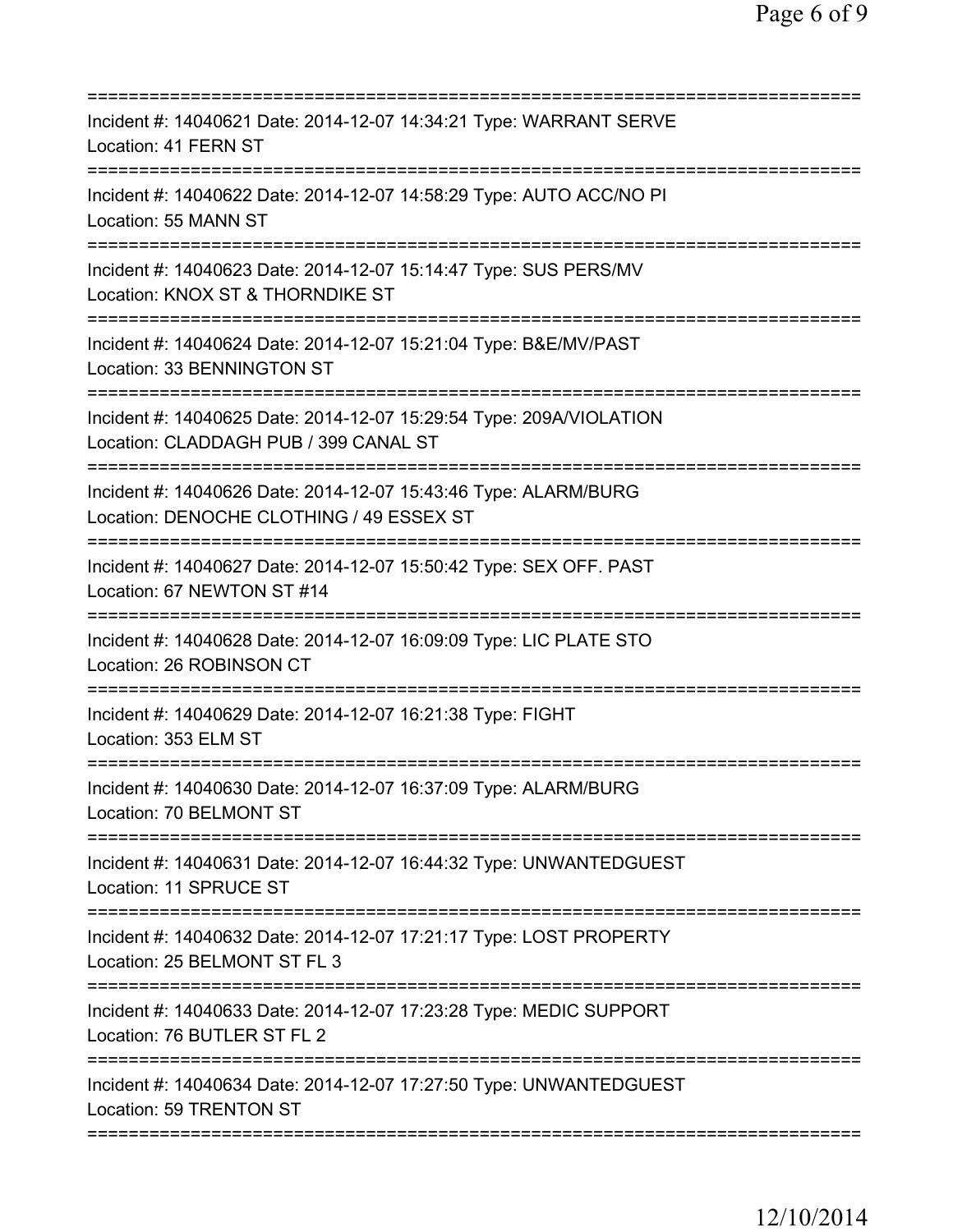| Incident #: 14040635 Date: 2014-12-07 17:50:51 Type: M/V STOP<br>Location: BUTLER ST & MILTON ST                                                 |
|--------------------------------------------------------------------------------------------------------------------------------------------------|
| Incident #: 14040636 Date: 2014-12-07 17:59:48 Type: MAN DOWN<br>Location: 262 E HAVERHILL ST                                                    |
| Incident #: 14040637 Date: 2014-12-07 18:16:28 Type: CK WELL BEING<br>Location: 23 AVON ST                                                       |
| Incident #: 14040640 Date: 2014-12-07 18:19:36 Type: SUS PERS/MV<br>Location: 91 BAILEY ST #2                                                    |
| Incident #: 14040638 Date: 2014-12-07 18:19:48 Type: M/V STOP<br>Location: 700 ESSEX ST                                                          |
| Incident #: 14040639 Date: 2014-12-07 18:21:38 Type: M/V STOP<br>Location: E PLATT ST & E PLEASANT ST                                            |
| Incident #: 14040641 Date: 2014-12-07 18:28:23 Type: SUS PERS/MV<br>Location: ANDOVER ST & BEACON ST                                             |
| Incident #: 14040642 Date: 2014-12-07 18:37:28 Type: NOISE ORD<br>Location: 79 BODWELL ST                                                        |
| ;====================================<br>Incident #: 14040643 Date: 2014-12-07 18:50:10 Type: DOMESTIC/PROG<br>Location: 83 ALLSTON ST FL 1      |
| Incident #: 14040645 Date: 2014-12-07 18:56:50 Type: MAL DAMAGE<br>Location: DEMERS WATCH REPAIR / 206 BROADWAY                                  |
| ==============================<br>Incident #: 14040644 Date: 2014-12-07 18:56:53 Type: M/V STOP<br>Location: FOSTER ST & SPRINGFIELD ST          |
| =========================<br>=============================<br>Incident #: 14040646 Date: 2014-12-07 19:09:17 Type: M/V STOP<br>Location: HIGH ST |
| Incident #: 14040647 Date: 2014-12-07 20:02:22 Type: CK WELL BEING<br>Location: SAXONIA AV                                                       |
| Incident #: 14040648 Date: 2014-12-07 20:27:11 Type: A&B PAST<br><b>Location: 5A SUMMER ST</b>                                                   |
| Incident #: 14040649 Date: 2014-12-07 20:32:12 Type: DRUG VIO                                                                                    |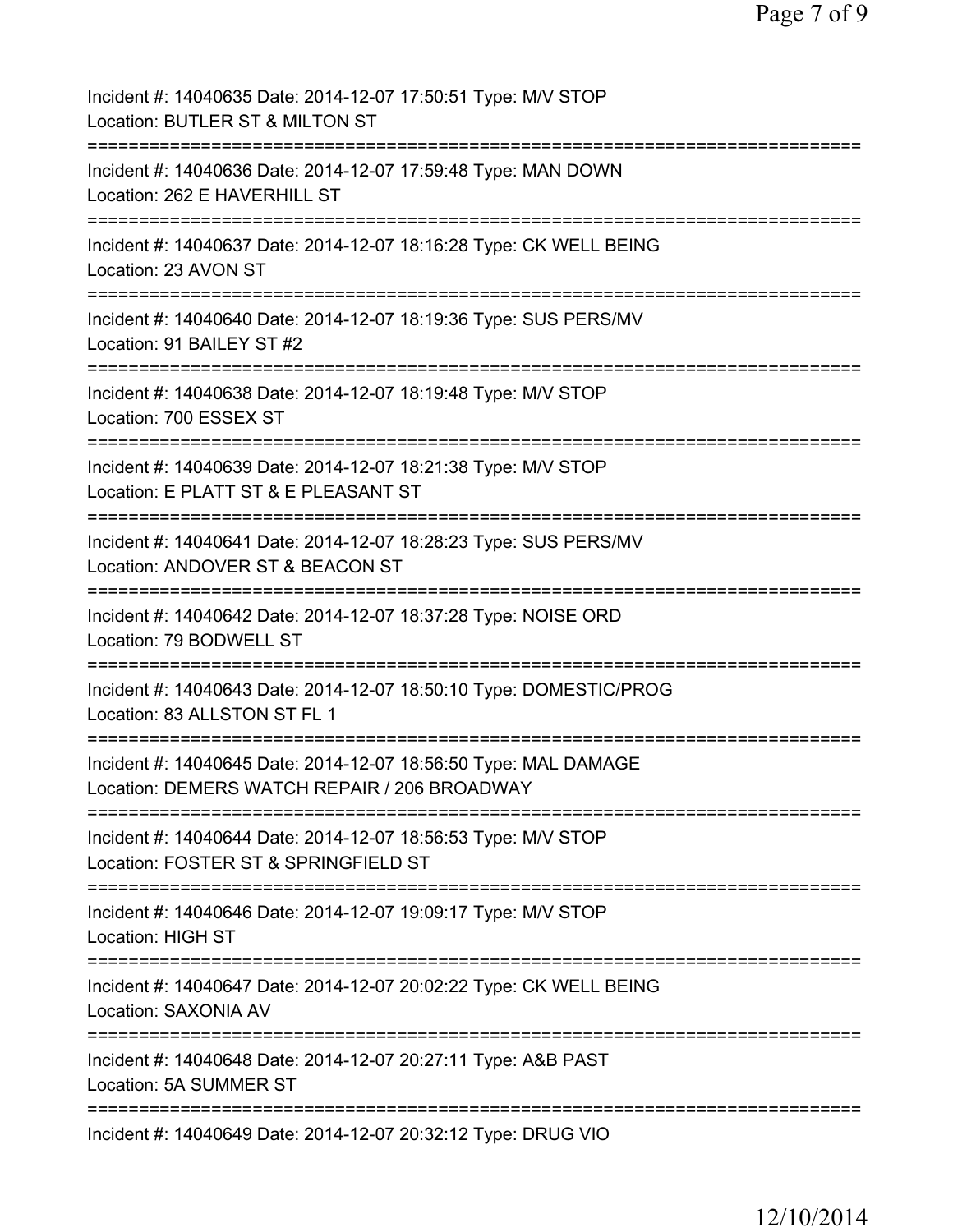Location: 26 FARLEY ST FL 2 =========================================================================== Incident #: 14040650 Date: 2014-12-07 20:34:48 Type: M/V STOP Location: BAY STATE RD & WATER ST =========================================================================== Incident #: 14040651 Date: 2014-12-07 20:38:36 Type: ALARM/BURG Location: DUNKIN DONUTS / 123 LAWRENCE ST =========================================================================== Incident #: 14040652 Date: 2014-12-07 20:48:12 Type: M/V STOP Location: GARDEN ST & JACKSON ST =========================================================================== Incident #: 14040653 Date: 2014-12-07 21:55:55 Type: MV/BLOCKING Location: 74 BAILEY ST =========================================================================== Incident #: 14040654 Date: 2014-12-07 22:03:45 Type: M/V STOP Location: AMESBURY ST & ESSEX ST =========================================================================== Incident #: 14040655 Date: 2014-12-07 22:04:15 Type: LOST PROPERTY Location: 95 STEARNS AV =========================================================================== Incident #: 14040656 Date: 2014-12-07 22:12:11 Type: DISTURBANCE Location: 356 AMES ST =========================================================================== Incident #: 14040657 Date: 2014-12-07 22:18:46 Type: MV/BLOCKING Location: 426 HAMPSHIRE ST =========================================================================== Incident #: 14040658 Date: 2014-12-07 22:38:12 Type: SUICIDE ATTEMPT Location: 185 HIGH ST =========================================================================== Incident #: 14040659 Date: 2014-12-07 22:48:54 Type: TOW OF M/V Location: 700 ESSEX ST =========================================================================== Incident #: 14040660 Date: 2014-12-07 22:52:23 Type: NOISE ORD Location: 89 S BROADWAY FL 1 =========================================================================== Incident #: 14040661 Date: 2014-12-07 23:10:22 Type: ALARM/BURG Location: UNION LAUNDRY / 193 S UNION ST =========================================================================== Incident #: 14040662 Date: 2014-12-07 23:10:29 Type: M/V STOP Location: BODWELL ST & HANCOCK ST =========================================================================== Incident #: 14040663 Date: 2014-12-07 23:17:08 Type: DOMESTIC/PROG Location: 36 OAKSIDE AV